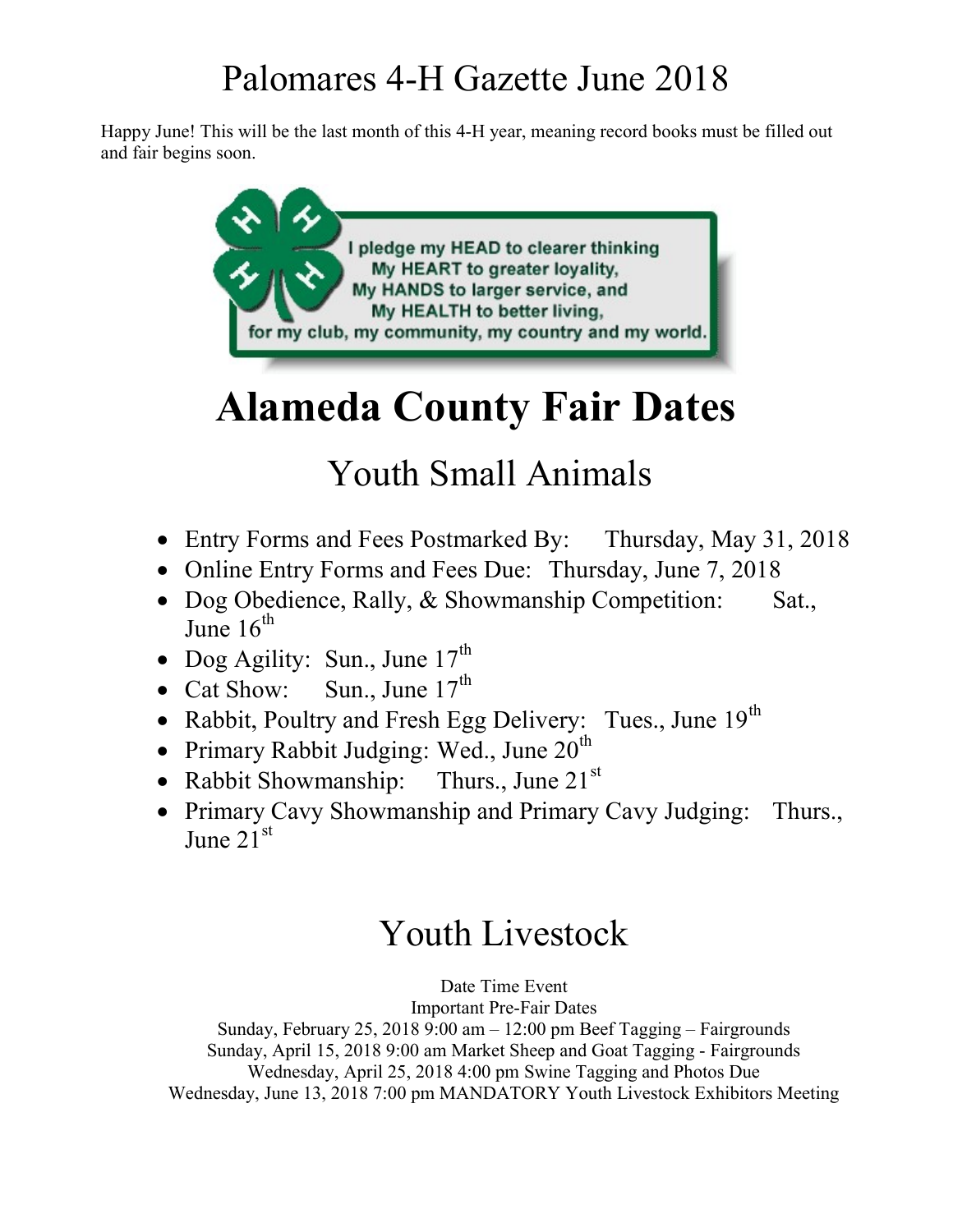Ethics Certificate must be turned in (See Page 5) Session I Breeding Beef and Dairy Goats Thursday, June 14, 2018 3:00 pm-7:00 pm Session I Vet Check

8:00 pm All Session I Animals must be in place 8:00 pm Deadline for Registered Beef Cattle Papers to be checked Friday, June 15, 2018 10:00 am Deadline for Dairy Goat Show Papers to be checked

> 11:00 am Open Breeding Beef Show 5:00 pm Youth Breeding Beef Show

Saturday, June 16, 2018 11:00 am Dairy Goat Show (Youth followed by Open) Sunday, June 17, 2018 8:00 am 4-H & FFA Horse Show – Action Zone Arena 11:00 am Open ADGA Show (not ACF Sponsored) 11:00 pm Session I Release

Monday, June 19, 2017 11:00 am All Session 1 Animals Must Be Removed

Session II

Breeding Boer Goats and Breeding Sheep Tuesday, June 19, 2018 1:00 pm-8:00 pm Session II Vet Check

9:00 pm Deadline for Registered Boer Goat Papers to be checked Wednesday, June 20, 2018 11:00 am ABGA Boer Goat Show (Junior and Open judged

simultaneously)

12:00 pm Deadline for Registered Sheep Papers to be checked 12:00 pm Deadline to check in Sheep Wether Sires/Dams Thursday, June 21, 2018 11:00 am Breeding Sheep Show (Junior followed by Open Wether

Sire/Dam Show)

Friday, June 22, 2018 11:00 am Open Registered Breeding Sheep Show Saturday, June 23, 2018 11:00 am Open Registered Breeding Sheep Show (Continued) Sunday, June 24, 2018 11:00 pm Session II Release Monday, June 25, 2018 11:00 am All Session II Animals Must Be Removed

Session III

Breeding Swine, Dairy Cattle and Angora Goats Tuesday, June 26, 2018 1:00pm-3:00pm Session III Vet Check

6:00 pm Deadline for Registered Swine, Dairy Cattle and Angora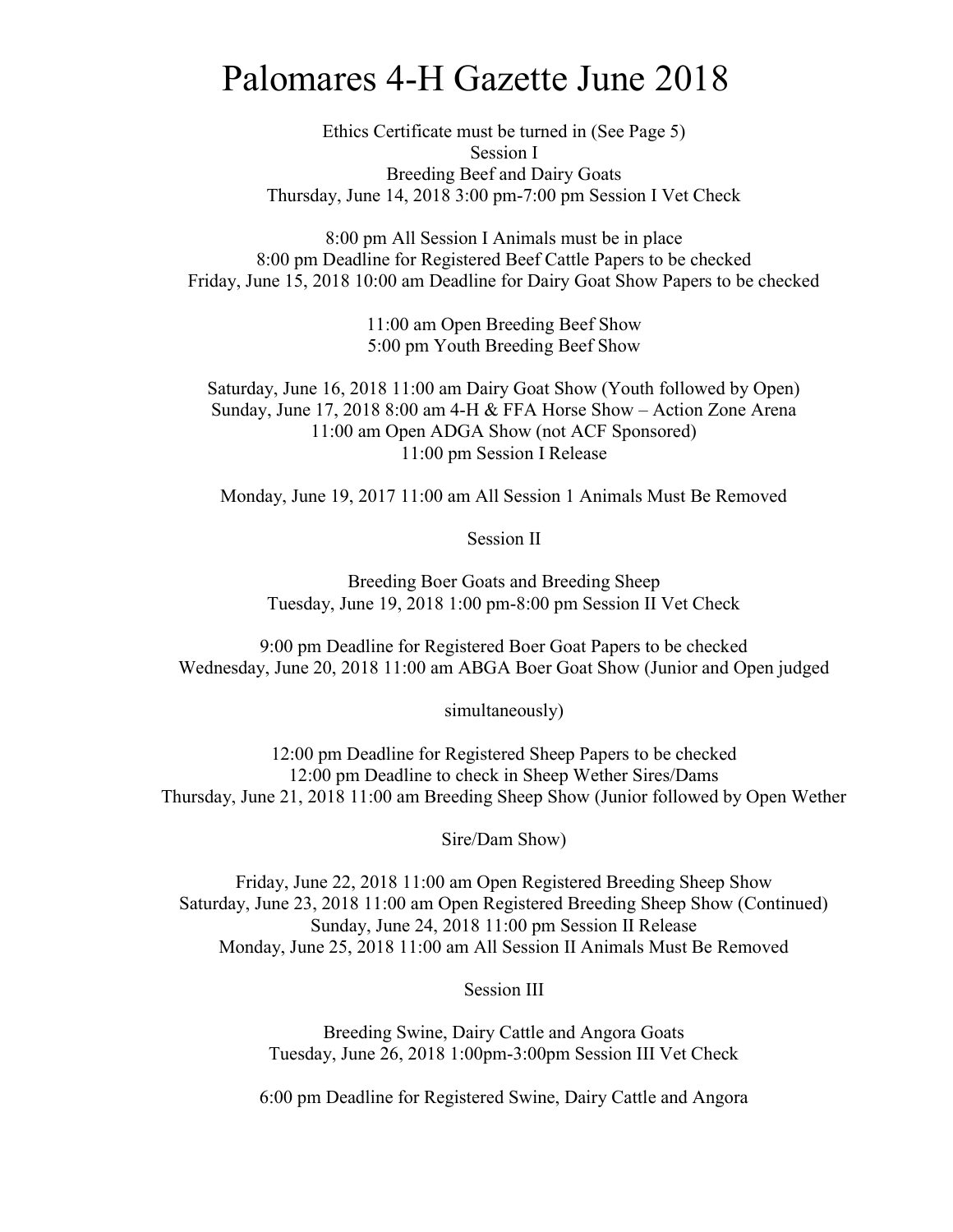Goat Papers to be checked

Wednesday, June 27, 2018 11:00 am Dairy Cattle Show (Junior followed by Open)

12:00 pm Breeding Swine Show 8:00 pm Swine and Dairy Cattle Release

Thursday, June 28, 2018 11:00 am Angora Goat Show (Release following show) Session IV

Market Beef Cattle, Market Swine, Market Sheep & Market Goats

Thursday, June 28, 2018 5:00 pm–9:00pm Barns Available for decorations (Driving on grounds)

Friday, June 29, 2018 5:30 am-9:30 am Optional Vet Check – Beef & Swine ONLY Saturday, June 30, 2018 5:30 am-9:30 am Vet Check – ALL species

10:30 am Mandatory Livestock Exhibitors Meeting 11:30 am BEEF Weigh-in 12:00 pm GOAT, SHEEP & SWINE Weigh-in 2:00 pm-7:00 pm Showmanship Practice (schedule to be posted) 8:00 pm All over weight animals must be removed Sunday, July 1, 2018 8:00 am Market Swine Show (FFA then 4-H) Monday, July 2, 2018 8:00 am Market Sheep Show (FFA then 4-H) 3:00 pm Market Goat Show (FFA then 4-H) Tuesday, July 3, 2018 10:00 am Market Goat Showmanship (FFA then 4-H)

12:00 pm Market Beef Show (FFA then 4-H) followed by Market

Beef Showmanship (FFA then 4-H)

6:00 pm Demonstrations

Wednesday, July 4, 2018 11:00 am Supreme Champion Drive Night

3:00 pm All Intent to Sell Forms due to the Livestock Office

#### NO EXCEPTIONS

Thursday, July 5, 2018 8:00 am Market Swine Showmanship (FFA then 4-H) 2:00 pm Market Sheep Showmanship (FFA then 4-H) 6:00 pm Sheep Lead

Friday, July 6, 2018 9:00 am Sheep & Goat Ultrasound

10:00 am Horse portion of Master Showmanship